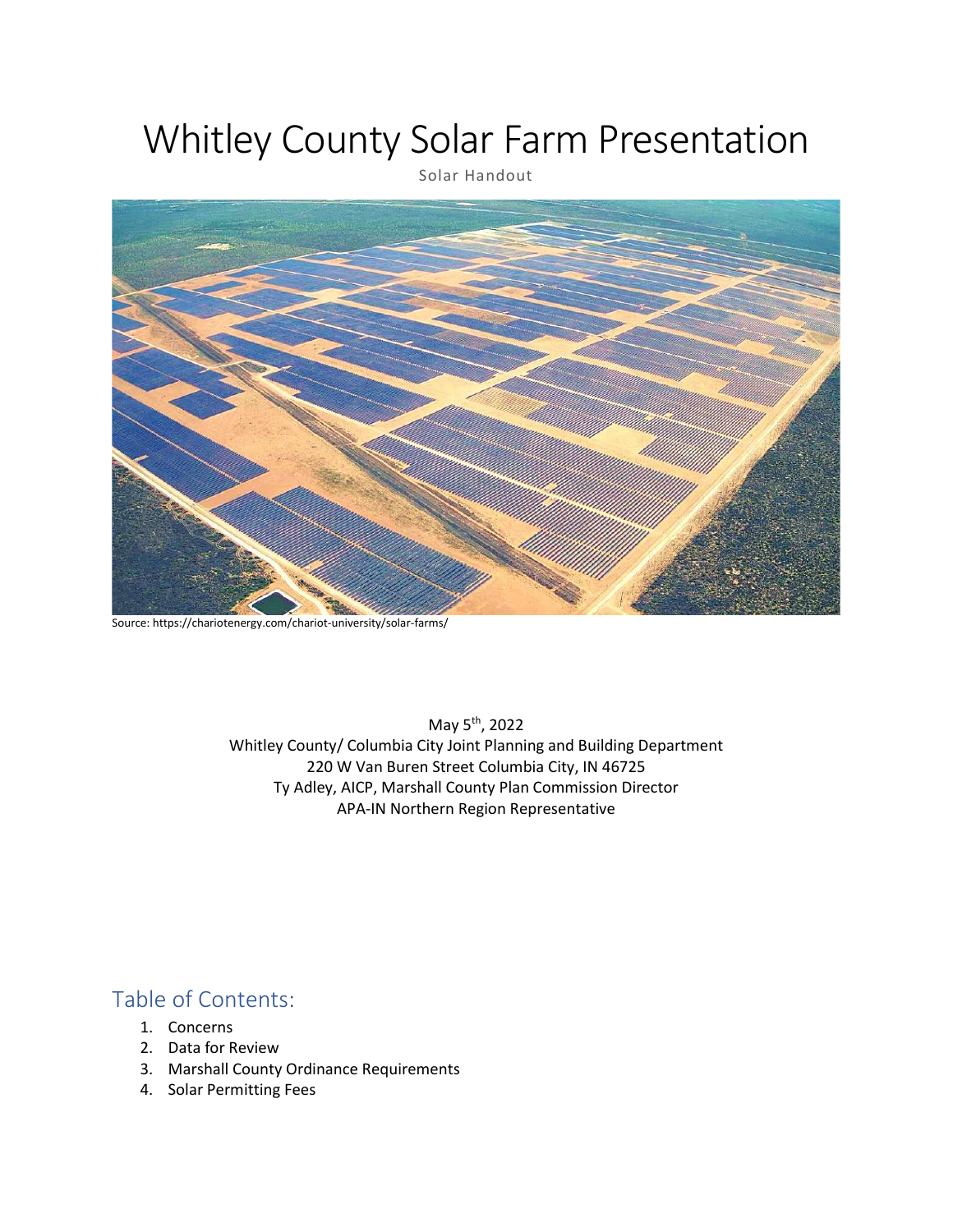## Concerns:

- 1. Risk to Marshall County
- 2. Balance of Property Rights of Owners vs. Neighbors
- 3. Property Value
- 4. Quality of Life
- 5. Damage to Roads
- 6. Drainage/Tile
- 7. The Environment
- 8. Loss of Agriculture Land
- 9. Light Pollution/ Glare
- 10. Benefit of Energy to County
- 11. Thermal Cycling
- 12. Clearing and Grading
- 13. Changing Weather Patterns
- 14. Waste Disposal
- 15. Secondary Benefits
- 16. Bonding
- 17. Health Concern
- 18. Sounds
- 19. Electro-Magnetic Fields
- 20. Wildlife Migration
- 21. Good Neighbor?
- 22. Hazardous Material
- 23. Tax Abatements/ Other Grants
- 24. Leases
- 25. Bufferyard
- 26. Zoning/Land Use
- 27. Aesthetics
- 28. Taxes/tax rate
- 29. Safety

## Data for Review:

- IU ERI Model Solar Ordinance
	- o <https://eri.iu.edu/documents/in-solar-ordinance-2020-december.pdf>
- IU ERI Renewable Energy Guide
	- o <https://eri.iu.edu/documents/in-renewable-energy-guide.pdf>
- APA PAS Memo "Planning for Utility-Scale Solar Energy Facilities"
	- o <https://www.planning.org/pas/memo/2019/sep/>
- APA PAS Report "Planning for Solar Energy"
	- o <https://www.planning.org/publications/report/9117592/>
	- Planning & Zoning Best Practices for Large Scale Solar Development Webinar by SolSmart o <https://www.youtube.com/watch?v=iPCcB-5kLo0&app=desktop>
- NREL "Top Five Large-Scale Solar Myths"
	- o [https://www.nrel.gov/state-local-tribal/blog/posts/top-five-large-scale-solar](https://www.nrel.gov/state-local-tribal/blog/posts/top-five-large-scale-solar-myths.html)[myths.html](https://www.nrel.gov/state-local-tribal/blog/posts/top-five-large-scale-solar-myths.html)
- NC Clean Energy Technology Center "Health and Safety Impacts of Solar Photovoltaics, May 2017"
	- o [https://nccleantech.ncsu.edu/resource\\_library/health-and-safety-impacts-of-solar](https://nccleantech.ncsu.edu/resource_library/health-and-safety-impacts-of-solar-photovoltaics-pv/)[photovoltaics-pv/](https://nccleantech.ncsu.edu/resource_library/health-and-safety-impacts-of-solar-photovoltaics-pv/)
- Property Value Impact Study Proposed Solar Farm in Mclean County, IL
	- o [https://www.mcleancountyil.gov/DocumentCenter/View/13192/Patricia-L-McGarr--](https://www.mcleancountyil.gov/DocumentCenter/View/13192/Patricia-L-McGarr--Property-Value-Impact-Study?bidId=) [Property-Value-Impact-Study?bidId=](https://www.mcleancountyil.gov/DocumentCenter/View/13192/Patricia-L-McGarr--Property-Value-Impact-Study?bidId=)
- PV Plant Decommissioning Salvage Value, Conceptual Cost Estimate
	- o <https://www.epri.com/#/pages/product/3002013116/?lang=en-US>
- Solar PV Module End of Life: Options and Knowledge Gaps for Utility-Scale Plants
	- o <https://www.epri.com/#/pages/product/000000003002014407/?lang=en-US>
- NIPSCO Integrated Resource Plan
	- o <https://www.nipsco.com/our-company/about-us/regulatory-information/irp>
- SEIA Solar Investment Tax Credit Factsheet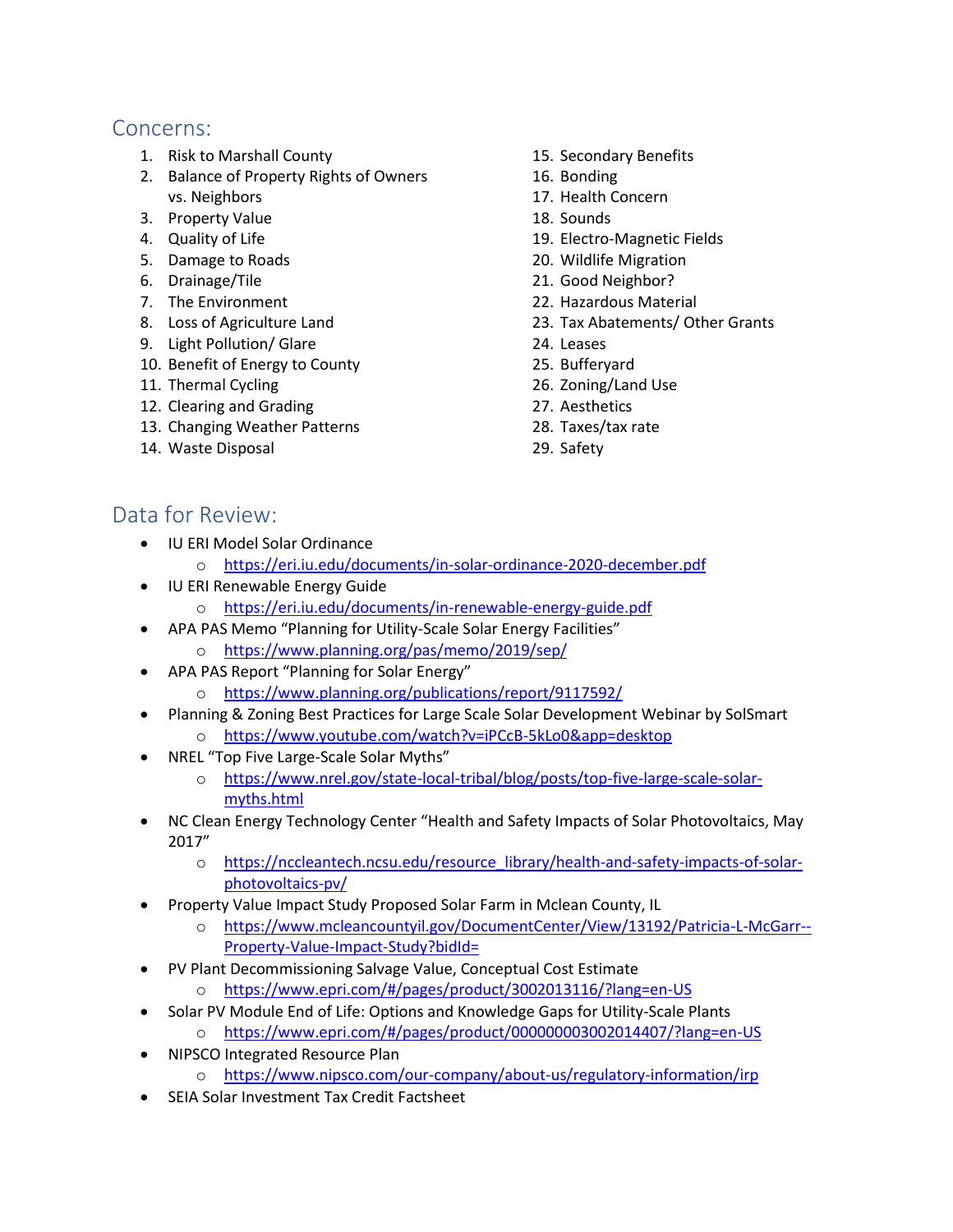- o <https://www.seia.org/initiatives/solar-investment-tax-credit-itc>
- NREL Beneath Solar Panels, the Seeds of Opportunity Sprout
	- o [https://www.nrel.gov/news/features/2019/beneath-solar-panels-the-seeds-of](https://www.nrel.gov/news/features/2019/beneath-solar-panels-the-seeds-of-opportunity-sprout.html)[opportunity-sprout.html](https://www.nrel.gov/news/features/2019/beneath-solar-panels-the-seeds-of-opportunity-sprout.html)
- Principles of Low Impact Solar Siting and Design
	- o [https://www.conservationgateway.org/ConservationByGeography/NorthAmerica/Unite](https://www.conservationgateway.org/ConservationByGeography/NorthAmerica/UnitedStates/edc/Documents/ED_TNCNCPrinciplesofSolarSitingandDesignJan2019.pdf) [dStates/edc/Documents/ED\\_TNCNCPrinciplesofSolarSitingandDesignJan2019.pdf](https://www.conservationgateway.org/ConservationByGeography/NorthAmerica/UnitedStates/edc/Documents/ED_TNCNCPrinciplesofSolarSitingandDesignJan2019.pdf)
- Silvey Farms (Kokomo) Annual Comparison
	- o [https://www.sunnyportal.com/Templates/PublicPageOverview.aspx?page=275f813a](https://www.sunnyportal.com/Templates/PublicPageOverview.aspx?page=275f813a-a368-4b4f-963f-c978d9f1dbe6&plant=b6a1c9be-fe02-4043-a143-8bf749a01e30&splang=en-US)[a368-4b4f-963f-c978d9f1dbe6&plant=b6a1c9be-fe02-4043-a143-](https://www.sunnyportal.com/Templates/PublicPageOverview.aspx?page=275f813a-a368-4b4f-963f-c978d9f1dbe6&plant=b6a1c9be-fe02-4043-a143-8bf749a01e30&splang=en-US) [8bf749a01e30&splang=en-US](https://www.sunnyportal.com/Templates/PublicPageOverview.aspx?page=275f813a-a368-4b4f-963f-c978d9f1dbe6&plant=b6a1c9be-fe02-4043-a143-8bf749a01e30&splang=en-US)
- State Utility Forecasting Group (2019)
	- o [https://www.purdue.edu/discoverypark/sufg/docs/publications/2019%20forecast%20fi](https://www.purdue.edu/discoverypark/sufg/docs/publications/2019%20forecast%20final.pdf) [nal.pdf](https://www.purdue.edu/discoverypark/sufg/docs/publications/2019%20forecast%20final.pdf)
- Clinton County APC Solar Farm Proposal
	- o [https://www.wlfi.com/content/news/Clinton-County-APC-makes-first-of-many-steps](https://www.wlfi.com/content/news/Clinton-County-APC-makes-first-of-many-steps-towards-solar-farm-568231791.html)[towards-solar-farm-568231791.html](https://www.wlfi.com/content/news/Clinton-County-APC-makes-first-of-many-steps-towards-solar-farm-568231791.html)
- Wind Energy Can Help American Farmers Earn Money Avoid Bankruptcy (Wind, but could be applied to Solar)
	- o [https://www.usatoday.com/story/news/nation/2020/02/16/wind-energy-can-help](https://www.usatoday.com/story/news/nation/2020/02/16/wind-energy-can-help-american-farmers-earn-money-avoid-bankruptcy/4695670002/)[american-farmers-earn-money-avoid-bankruptcy/4695670002/](https://www.usatoday.com/story/news/nation/2020/02/16/wind-energy-can-help-american-farmers-earn-money-avoid-bankruptcy/4695670002/)
- An Overview of Potential Environmental, Cultural, and Socioeconomic Impacts and Mitigation Measures for Utility-Scale Solar Energy Development
	- o [https://www.evs.anl.gov/downloads/Solar\\_Environmental\\_Impact\\_Summary.pdf](https://www.evs.anl.gov/downloads/Solar_Environmental_Impact_Summary.pdf)
- Study: Indiana Could Benefit from More Renewable Energy
	- o [https://www.insideindianabusiness.com/story/41596962/study-indiana-could-benefit](https://www.insideindianabusiness.com/story/41596962/study-indiana-could-benefit-from-more-renewable-energy?fbclid=IwAR3QIACpZk-24t0lrtLtmbXXP4xwEVB6FzVHaAUp8aB8SJzzq8L_jE-bXA4)[from-more-renewable-energy?fbclid=IwAR3QIACpZk-](https://www.insideindianabusiness.com/story/41596962/study-indiana-could-benefit-from-more-renewable-energy?fbclid=IwAR3QIACpZk-24t0lrtLtmbXXP4xwEVB6FzVHaAUp8aB8SJzzq8L_jE-bXA4)[24t0lrtLtmbXXP4xwEVB6FzVHaAUp8aB8SJzzq8L\\_jE-bXA4](https://www.insideindianabusiness.com/story/41596962/study-indiana-could-benefit-from-more-renewable-energy?fbclid=IwAR3QIACpZk-24t0lrtLtmbXXP4xwEVB6FzVHaAUp8aB8SJzzq8L_jE-bXA4)
	- From Steel to Solar and Soccer: Mixed-Use Redevelopment in Indiana
		- o <https://semspub.epa.gov/work/HQ/100001787.pdf>
- DOE Solar Market Overview
	- o Attached PDF.
- Indiana Code Title 36 (Local Government) Article 7 (Planning and Development)
	- o <http://iga.in.gov/legislative/laws/2019/ic/titles/036/#36-7>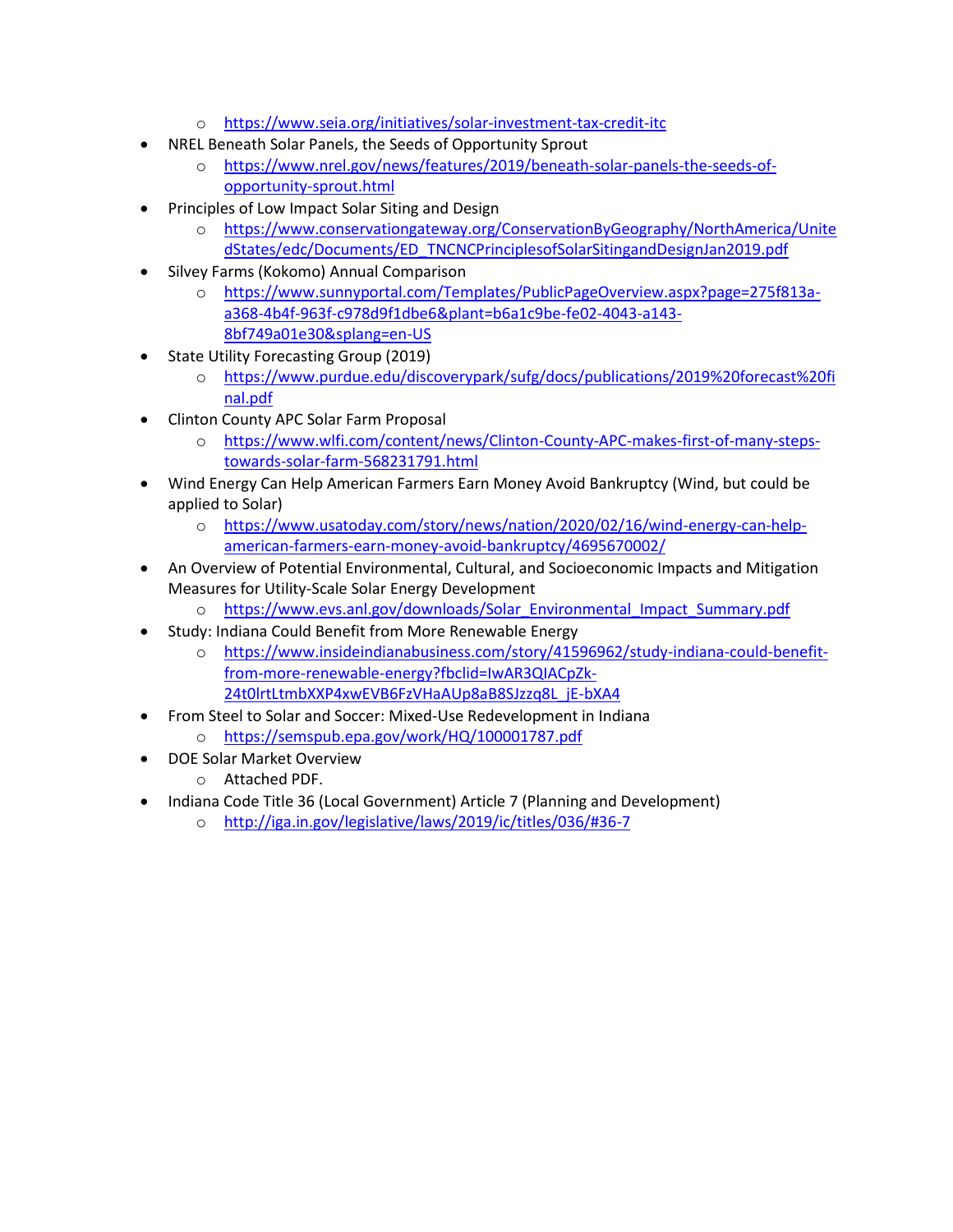## Marshall County Ordinance Requirements

#### **Article Three**

#### 120 Land Use Matrix

| 120 Land Use Matrix                         |   |   |   |   |   |   |             |   |   |   |                                                |
|---------------------------------------------|---|---|---|---|---|---|-------------|---|---|---|------------------------------------------------|
|                                             |   |   |   |   |   |   |             |   |   |   |                                                |
| Solar Energy systems                        |   |   |   |   |   |   |             |   |   |   | $ A-1 A-2 A-3 T-1 L-1 C-1 C-2 I-1 I-2 MH PUD $ |
| Roof Mounted Micro-Scale and Small-Scale    | P | P | P | P | P | P | P           | P | P | P | D                                              |
| Ground Mounted Micro-Scale and Small-Scale  | P | P | P | P | P | P | $\mathbf P$ | P | P | P | D                                              |
| Roof Mounted Medium-Scale and Large-Scale   | P | P | P |   |   | P | $\mathbf P$ | P | P |   |                                                |
| Ground Mounted Medium-Scale and Large-Scale | S | S | S |   |   | S | S           | S | S |   |                                                |
| Farm-Scale                                  | S |   |   |   |   |   |             | S | S |   |                                                |

#### **Article Six**

#### 210 Solar Energy Systems

A. Intent

In order to protect the public health, safety, and general welfare of the community while accommodating the energy needs of residents and businesses, these regulations are necessary in order to:

1. Bring the benefits of solar energy to Marshall County, including the potential to add local jobs, reduce energy bills, and reduce pollution in a manner that preserves reliability and affordability;

2. minimize adverse effects of SES facilities through careful design and siting standards; 3. avoid potential damage to adjacent properties from SES failure through structural standards and setback requirements.

4. A Solar Energy System is considered a Primary Use if there is no other Primary Use on site.

B. Authority

The Marshall County Planning Office is vested with the authority to review, approve, and disapprove applications for Solar Energy Systems, including a sketch, preliminary plans and final plans

C. Public Purpose

Regulations of the siting of SES facilities is an exercise of valid police power delegated by the State of Indiana. The developer has the duty of compliance with reasonable conditions laid down by the Marshall County Plan Commission.

- D. Types and Sizes of Solar Energy Systems
	- 1. Types
		- a. Roof Mounted: a Solar Energy System, including but not limited to the panels and mounting system, that is affixed, set, or placed on the roof of a Primary or Accessory Structure.
		- b. Ground Mounted: a Solar Energy System that is self-supporting and set into or on the ground.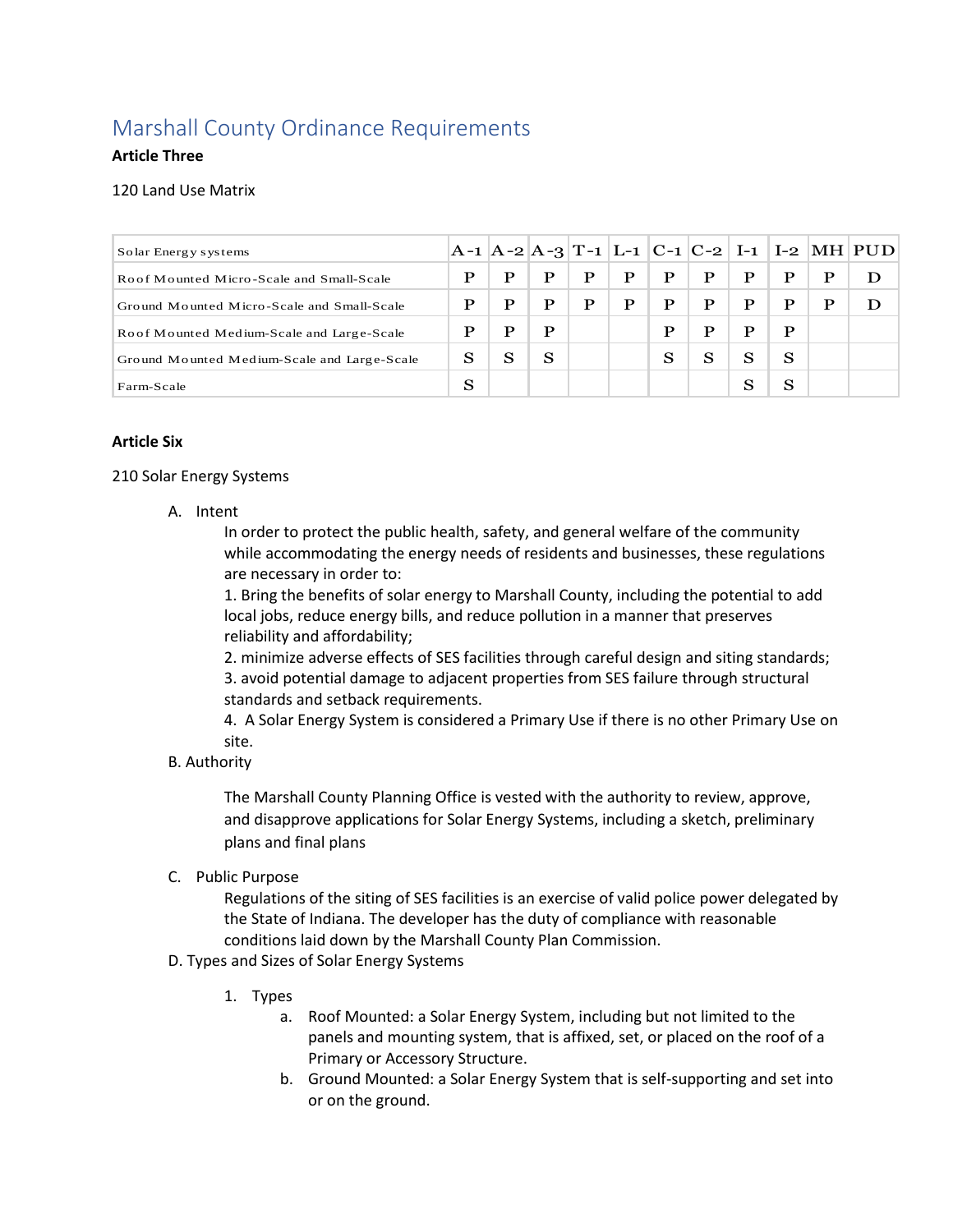- 2. Sizes of Solar Energy Systems
	- a. Shall be measured by the total surface area of all the panels and is referenced below in panel square feet.
	- b. Micro-Scale Solar Energy System: A Solar Energy System that occupies less than 120 square feet of panel area (Standalone systems are exempt such as flag pole lights, single solar lights, etc.)
	- c. Small-Scale Solar Energy System: A Solar Energy System that occupies 1,750 square feet of panel area to 120 square feet.
	- d. Medium-Scale Solar Energy System: A Solar Energy System that occupies more than 1,750 square feet but less than 43,560 square feet of panel area.
	- e. Large-Scale Solar Energy System: A Solar Energy System that occupies more than 43,561 square feet, but less than 435,600 square feet of panel area.
	- f. Farm-Scale Solar Energy System: A Solar Energy System that occupies 435,601 square feet of panel area or more.

#### E. General Approval Standards

#### 1. Setbacks:

a. Ground Mounted Micro-Scale, Small-Scale, Medium-Scale, and Large-Scale Solar Energy Systems in all districts shall be installed either in the Side Yard, Second Street Front Yard, or Rear Yard when considered Accessory Structures. Ground-Mounted Solar Energy Systems may be located no closer than the setback for their Zoning District.

b. Ground Mounted Micro-Scale, Small-Scale, Medium-Scale, and Large-Scale Solar Energy Systems that are primary uses on property shall meet the District Setback standards.

c. Farm-Scale Solar Energy Systems shall be setback 150' from the centerline of the adjacent Right-of-Ways, 75' from all property lines and 250' from the nearest corner of residential structures. Interior project property lines don't have setback requirements.

#### 2. Height:

a. Roof Mounted: Roof-Mounted Solar Energy Systems may exceed the maximum building height, provided the SES does not exceed five feet in height above the roofline in residential districts and ten feet above the roof line in all other districts.

b. Ground Mounted: The maximum height of PV module and racking system shall not exceed 15' as measured from the highest natural grade below each solar panel. The recommend minimum height from grade is 3' for pollinator species to grow without obstructing the panel efficiency.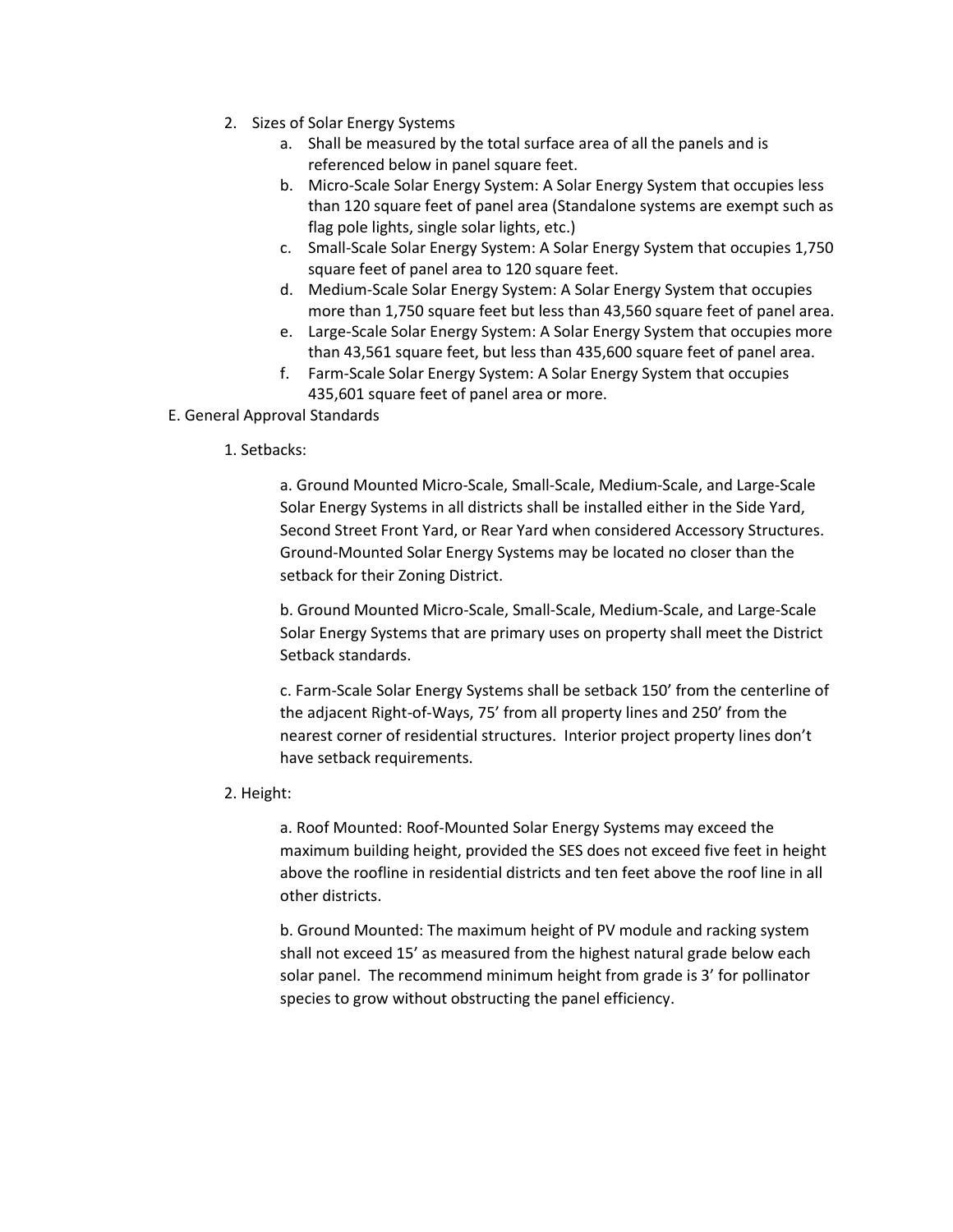3. Lot coverage:

The area covered by Ground Mounted Solar Energy Systems, measured by a rectangle encompassing the various system components, where the ground beneath is permeable or pervious, shall not be included in calculations for lot coverage or impervious cover.

The Applicant shall plant a pollinator species with a mix approved by a local licensed landscape architect or equivalent. The Michiana Council of Governments requirements for pollinator species for solar installations shall be referenced. The site shall be planted and maintained to be free of all invasive species, as listed by the Indiana Invasive Species Council.

4. Drainage:

Solar Energy Systems must meet the requirements of the Marshall County Storm Drainage and Sediment Control Ordinance.

- 5. Additional Farm Scale Conditions:
	- a. Buffer Requirements:

a). Shall provide adequate visual 4 season screen while within 250' setback from residences and when adjacent to roadway intersections.

b). Buffering shall be maintained by trimming if necessary, removal of dead or fallen trees and replanting.

\*c). Buffering shall be considered when adjacent, non-residential parcels may have competing uses.

b. Must be approved by the Marshall County Drainage Board and the system must be a minimum 75' away from any county ditch or tile.

c. Must repair, reroute or install new tile private Drainage Systems in order to preserve the overall drainage integrity.

d. Must be reviewed by the Technical Review Committee

e. Must meet floodplain regulations.

f. All ground mounted electrical and control equipment shall be labeled and secured to prevent unauthorized access.

g. Exterior lighting shall be limited to that required for safety and operational purposes and will not produce glare across lot lines onto properties not associated with the project and minimized for same property residences.

h. The Applicant shall certify that the Applicant will comply with the Damage to Underground Facilities Law (Ind. Code 8-1-26) and accompanying regulations of the Indiana Utility Regulatory Commission

i. A decommissioning agreement must be executed by the Applicant.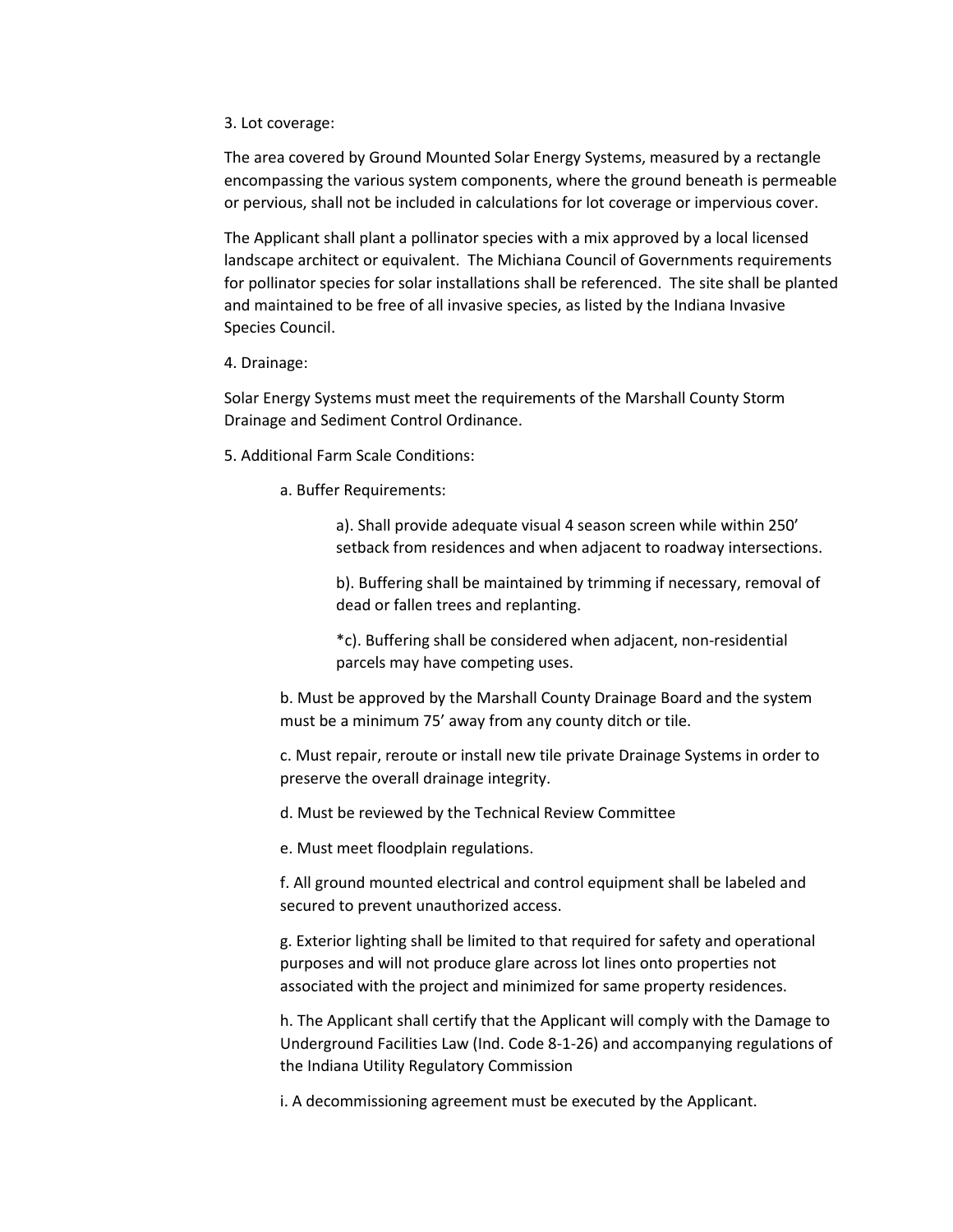j. A traffic management plan shall be approved by the Marshall County Highway

Superintendent/ Marshall County Commissioners.

k. A property operation and maintenance plan shall be submitted with the Special Use application.

l. The facility shall have a perimeter security fence. The security fence must be kept repaired, painted and maintained in good condition.

m. Signage on the solar farm fencing shall display the facility name, address and emergency contact information.

n. Must provide reasonable accessibility for emergency vehicles.

o. Top soil shall be preserved on site and grading should be minimized to

preserve the future viability of plantings, and natural contours of the property must be maintained.

p. Deforestation shall be minimized and approved by the Plan Director and

Board of Zoning Appeals.

q. Energy Storage installations must meet the associated development standards.

r. Wildlife and Mitigation study or similar as required by applicable state or federal department shall be submitted. Should neither state or federal departments require such a study, the county will require best practices and impact mitigation to be shown and indicated by report or site design.

s. Preferred locations for Solar Farms and other large-scale solar installations are on Brownfields, industrial zoned property.

t. Electric solar energy system components must have a UL or equivalent listing.

u. Power and communication lines running between banks of solar panels and to nearby electric substations or interconnections with buildings shall be buried underground. Exemptions may be granted by Marshall County in instance where shallow bedrock, water courses, or other elements of the natural landscape interfere with the ability to bury lines or distance makes undergrounding infeasible at the discretion of the Plan Director.

v. For solar farms located within 500 feet of an airport or within approach zones of an airport, the applicant must complete and provide the result of a glare analysis through a qualitative analysis of potential impact, field test demonstration, or geometric analysis of ocular impact in consultation with the Federal Aviation Administration (FAA) Office of Airports, consistent with the Interim Policy, FAA Review of Solar Energy Projects on Federally Obligated Airports, or most recent version adopted by the FAA.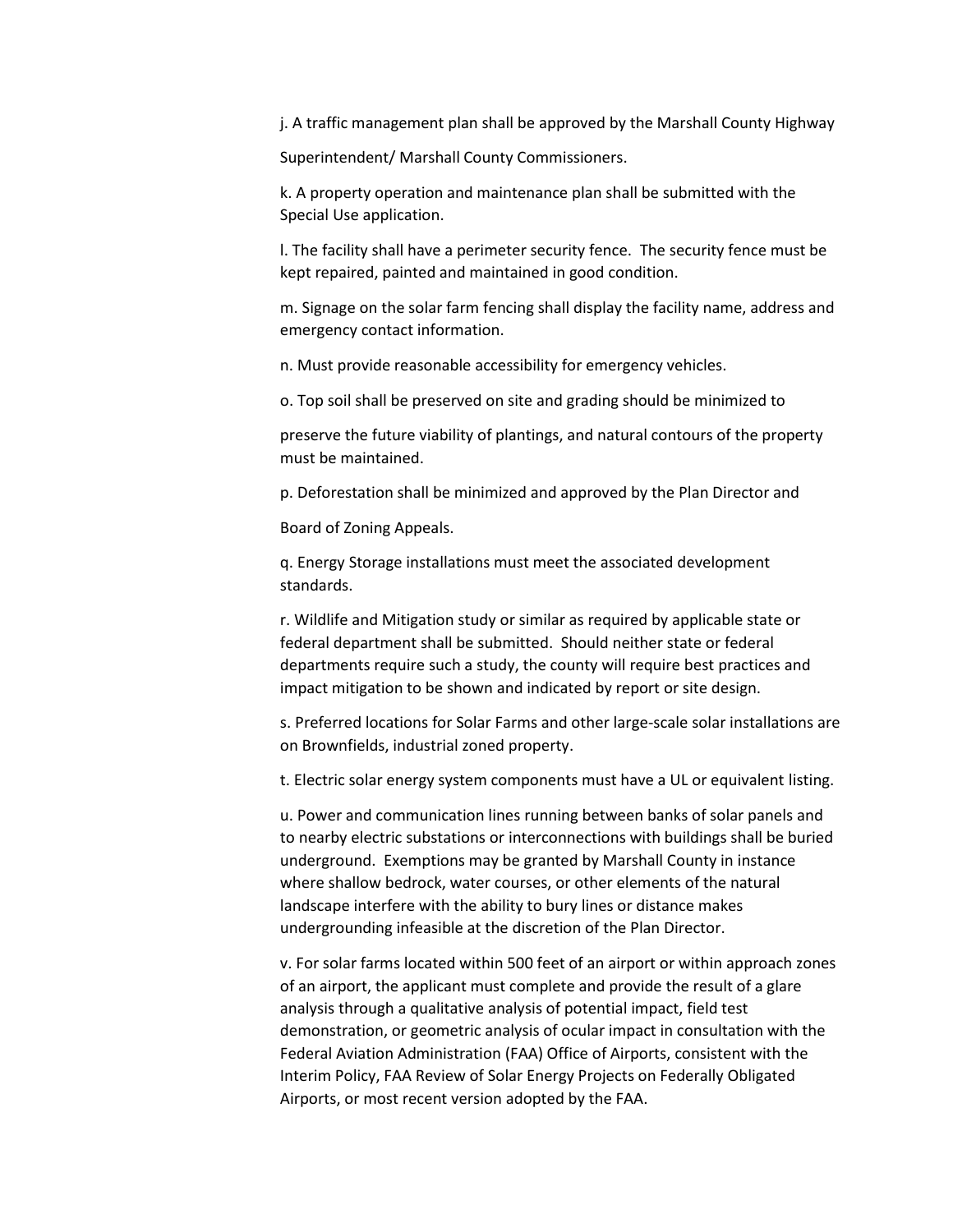#### F. Permitting

1. A complete building permit application for all Solar Energy Systems will include the following:

a. Solar System Specifications including manufacturer and model information

b. Module design and site plans

c. Business plan indicating how all conditions will be addressed

d. System components including panels, inverters, batteries, etc. should be a minimum 95% recyclable.

2. A Technical Review Committee (TRC) site plan approval is required for Medium-Scale, Large-Scale, and Farm -Scale Solar Energy Systems prior to building permit approval.

3. System upgrades/replacement will require a new building permit.

#### G. Site Plan

Site Plan documents shall include, but not limited to signed off by a licensed Engineer in the State of Indiana:

1. Property lines and physical features, including roads, for the project site;

2. Proposed changes to the landscape of the site, grading, vegetation clearing and planting, exterior lighting, screening vegetation or structures;

3. Drawings of the Solar Energy System showing the proposed layout of the system, the distance between the proposed solar collector and all property lines, and the tallest finished height of the solar collector;

5. Name, address of property owners;

6. Zoning District designation for the parcel(s) of land comprising the project site.

7. Documentation that the Applicant has submitted notification to the utility company of the Applicant's intent to install an interconnected customer-owned generator. Off grid systems are exempt from this requirement.

#### H. Abandonment and Decommissioning Requirements

1. Small-Scale, Medium-Scale, and Large-Scale removal requirements:

Any Ground Mounted Solar Energy System which has reached the end of its useful life or has been abandoned shall be removed [by the owner or operator]. The owner or operator shall physically remove the installation no more than 150 days after the date of discontinued operations. The owner or operator shall notify the Marshall County Plan Department by certified mail of the proposed date of discontinued operations and plans for removal. Decommissioning shall consist of: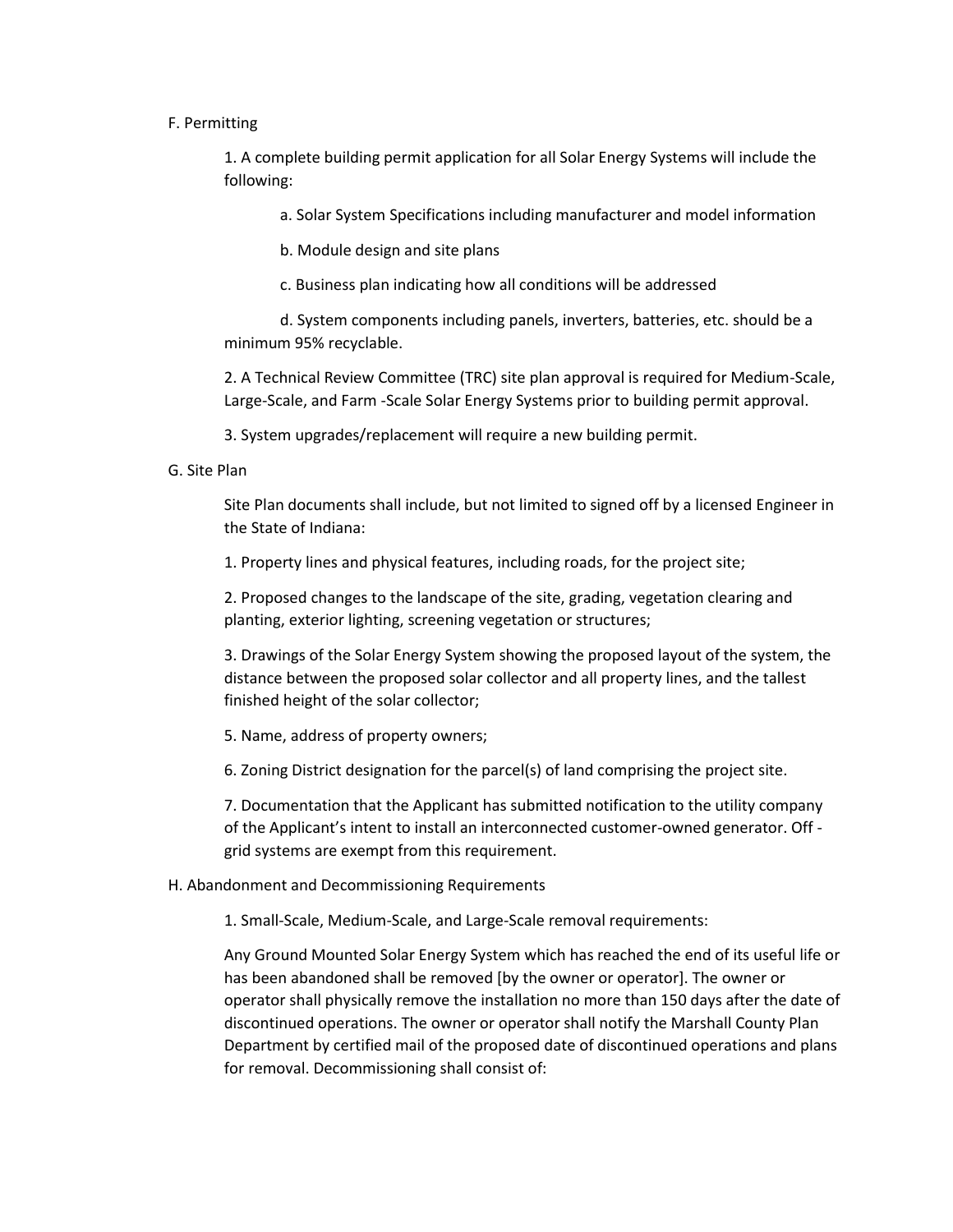a). Physical removal of all Solar Energy Systems, structures, and equipment from the site.

b). Disposal of all solid and hazardous waste in accordance with local, state, and federal waste disposal regulations.

c). Stabilization or re-vegetation of the site as necessary to minimize erosion. The Marshall County Plan Director may allow the owner or operator to leave landscaping or designated below-grade foundations in order to minimize erosion and disruption to vegetation.

2. Small-Scale, Medium-Scale, and Large-Scale abandonment:

Absent notice of a proposed date of decommissioning or written notice of extenuating circumstances, the Small-Scale, Medium-Scale or Large-Scale Ground-Mounted Solar Energy System shall be considered abandoned when it fails to operate for more than one year without the written consent of the Marshall County Plan Department. If the owner or operator of the Solar Energy System fails to remove the installation in accordance with the requirements of this section within 150 days of abandonment or the proposed date of decommissioning, the County retains the right to enter and remove an abandoned, hazardous, or decommissioned Small-Scale, Medium-Scale, or Large-Scale Ground Mounted Solar Energy System at the owner/operator's expense. As a condition of Site Plan approval, the Applicant and property owner shall agree to allow entry to remove an abandoned or decommissioned installation.

3. Farm-Scale construction, decommissioning and removal requirements:

a). Prior to the issuance of a building permit, a decommissioning plan must be approved by the Board of Zoning Appeals and recorded with the Marshall County Recorder, cross-referenced to the deed(s) to all associated project parcels. Once a project has not generated energy for 1 month the developer/owner shall notify the Marshall County Plan Commission Director. Once a facility has not generated power for 6 consecutive months, the decommissioning plan shall be activated. Shall provide the Plan Director and the County Commissioners a semi-annual generation report.

b). The decommissioning plan will include, but is not limited to, the following:

- 1. Lifetime of the project
- 2. Timeline for construction, and general operation

3. Decommissioning cost estimate, including salvage value of materials.

4. Restoration and reclamation requirements shall adhere to the following:

i. restoration of the pre-construction surface grade and soil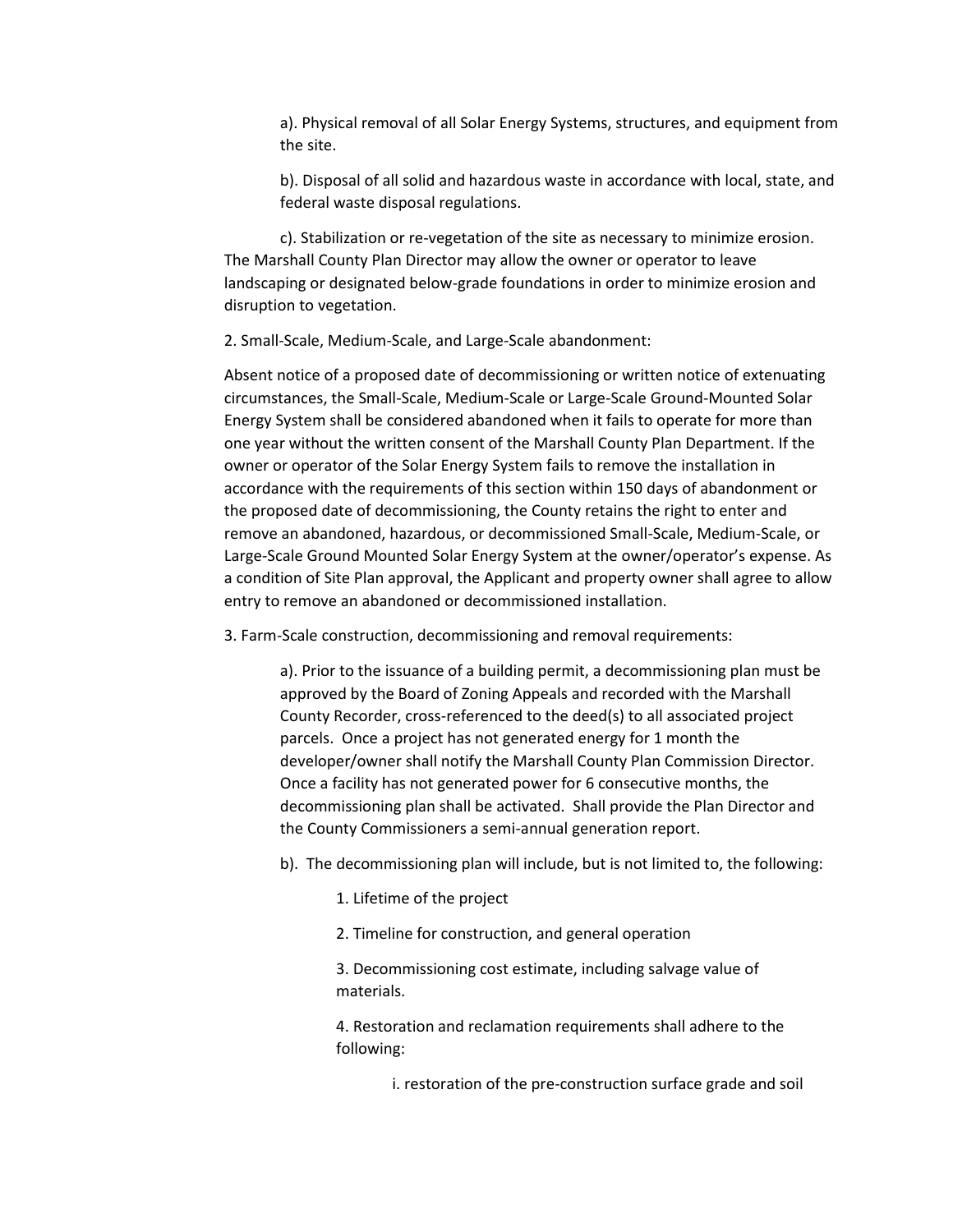profile after removal of the structures, equipment, graveled

areas and access roads. Sub-grade components shall be removed from a depth of 3' and shallower, and encourages total removal.

ii. re-vegetation of restored soil areas with crops, native seed

mixes, plant species suitable to the area.

iii. for any part of the Solar Energy System on leased property, the plan may incorporate agreements with the landowner regarding leaving access roads, fences, gates or repurposed buildings in place or regarding restoration of agricultural crops or forest resource land. Any remaining structures must be in conformance with all ordinances and regulations in effect at the time of decommissioning. Copies of said agreements must be provided as a part of the decommissioning plan pending approval of the Marshall County Plan Director.

5. Bonds or financial assurance are required:

i. Bond or financial assurance that will cover the reconstruction of public infrastructure due to construction activity related to the Solar Energy System installation that will be approved in association with the traffic management plan.

ii.. Bond or financial assurance that will cover damage to the drainage infrastructure that may be damaged during the construction process beginning once construction has been completed and is to last for 5 years once construction has been completed.

iii. Bond or financial assurance that will cover the decommissioning of the Solar Energy System as described in the decommissioning plan.

iv. Bonds and financial assurance shall be reevaluated every 3 years with contributions adjusting at that time to cover costs at the time of decommissioning.

v. The amount of the Bonds or financial assurances must be approved by the Marshall County Commissioners.